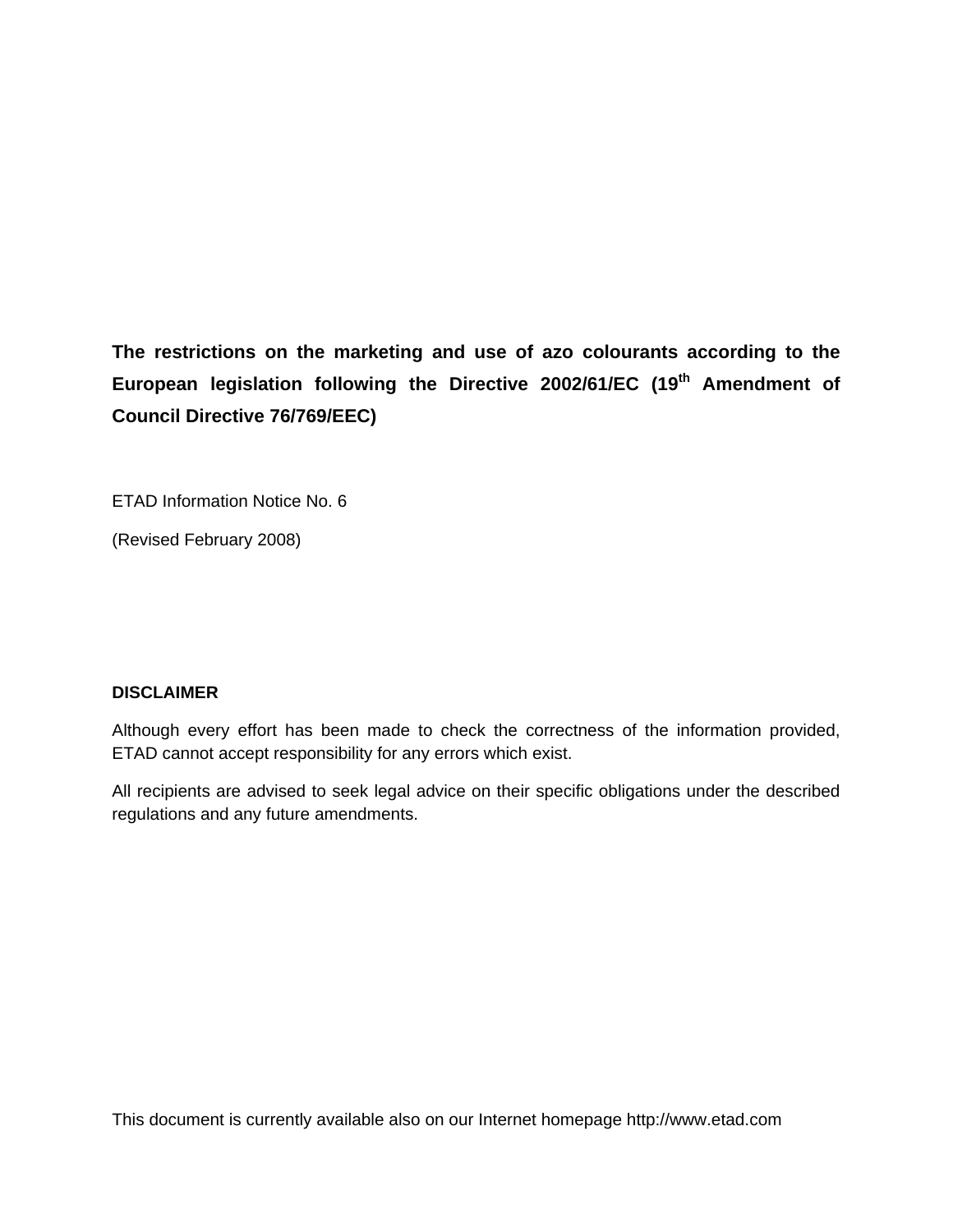**The restrictions on the marketing and use of azo colourants according to the European legislation following the Directive 2002/61/EC (19th Amendment of Council Directive 76/769/EEC)** 

#### **1. INTRODUCTION**

This updates Information Notice No 6 (originally issued in November 1995<sup>1</sup> and last revised in October 1998 $2$ ) to include developments subsequent to the enactment of the Directive 2002/61/EC (19<sup>th</sup> Amendment of the Council Directive 76/769/EEC<sup>3</sup> specially dealing with azo  $colourants$ ) as well as further amendments<sup>4</sup>.

## **2. WHAT WERE THE MAIN CHANGES AFTER THE 19TH AMENDMENT?**

- The original restrictions on azo colourants, formerly issued by the German authorities and known as the "German ban"<sup>5</sup>, were superseded by the introduction of a corresponding section in the European regulation on the restrictions on the marketing and use of certain dangerous substances and preparations;
- Two new members have been added to the list of carcinogenic amines:

 -o-Anisidine (CAS 90-04-0) -4-Aminoazobenzene (CAS 60-09-3)

- Azo pigments, which were mostly exempted from the "German ban" under the 5<sup>th</sup> Amendment of the Consumer Goods Ordinance, are not regulated in this Directive;
- The examples list of affected consumer goods has been expanded in order to further clarify the scope of the regulation.

## **3. WHAT CONSUMER GOODS ARE AFFECTED?**

The latest amendment to the affected consumer goods<sup>6</sup> refers to all "textile and leather articles which may come into direct and prolonged contact with the human skin or oral cavity". The following examples are listed:

— clothing, bedding, towels, hairpieces, wigs, hats, nappies and other sanitary items, sleeping bags,

— footwear, gloves, wristwatch straps, handbags, purses/wallets, briefcases, chair covers, purses worn round the neck,

- textile or leather toys and toys which include textile or leather garments,
- yarn and fabrics intended for use by the final consumer.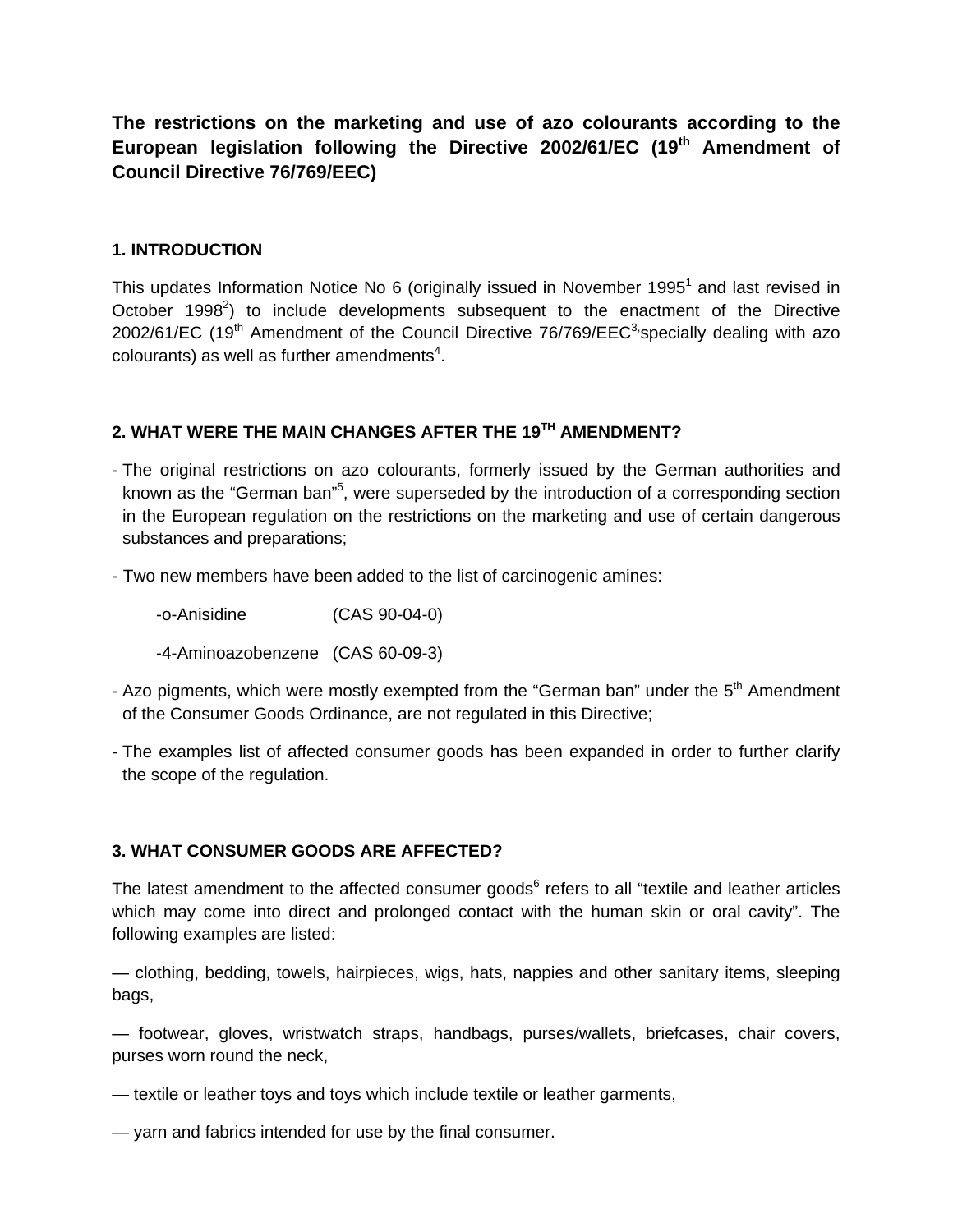## **4. WHAT AZO DYES AND AZO PIGMENTS FALL WITHIN THE SCOPE OF THE REGULATION?**

Many lists have been compiled and any list should be used with caution as there are likely to be errors and omissions. This applies also to the list of azo pigments included in this Information Note, in spite of the considerable effort expended in its compilation.

## **A) Azo dyes**

Those azo dyes are banned, which through cleavage of one or more azo bonds could form any of the twenty-two aromatic amines listed in Table  $1<sup>7</sup>$  in concentrations above 30 ppm in the finished articles or in their dyed parts. Azo dyes are the most important chemical class of dyes, representing 60 - 70 % of all dyes used. This Directive restricts the use of only about 5 % of azo dyes.

#### Table 1

| List of the specified amines       | CAS-No        |
|------------------------------------|---------------|
| 4-Aminobiphenyl                    | $92 - 67 - 1$ |
| <b>Benzidine</b>                   | 92-87-5       |
| 4-Chloro-o-toluidine               | 95-69-2       |
| 2-Naphthylamine                    | $91 - 59 - 8$ |
| o-Aminoazotoluene                  | 97-56-3       |
| 5-Nitro-o-toluidine                | 99-55-8       |
| p-Chloroaniline                    | 106-47-8      |
| 4-Methoxy-m-phenylenediamine       | 615-05-4      |
| 4,4'-Methylenedianiline            | 101-77-9      |
| 3,3'-Dichlorobenzidine             | $91 - 94 - 1$ |
| 3,3'-Dimethoxybenzidine            | 119-90-4      |
| 3,3'-Dimethylbenzidine             | 119-93-7      |
| 4,4'-Methylenedi-o-toluidine       | 838-88-0      |
| 6-Methoxy-m-toluidine              | 120-71-8      |
| 4,4'-Methylenebis(2-chloroaniline) | 101-14-4      |
| 4,4'-Oxydianiline                  | 101-80-4      |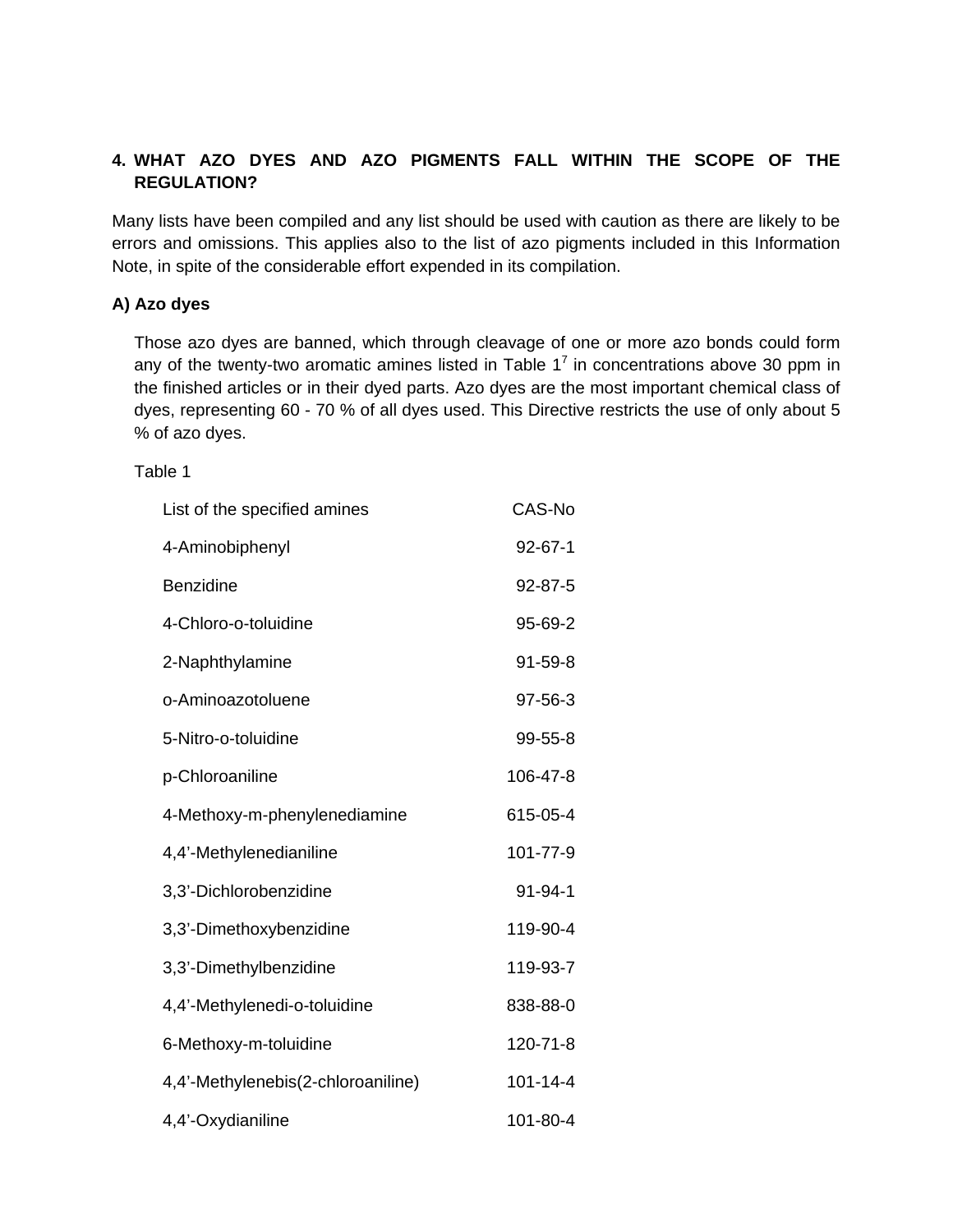| 4,4'-Thiodianiline          | 139-65-1      |
|-----------------------------|---------------|
| o-Toluidine                 | $95 - 53 - 4$ |
| 4-Methyl-m-phenylenediamine | 95-80-7       |
| 2,4,5-Trimethylaniline      | 137-17-7      |
| o-Anisidine                 | $90-04-0$     |
| 4-Aminoazobenzene           | 60-09-3       |

Additionally, the following dye

| Component 1: | CAS-No.: 118685-33-9 | $C_{39}H_{23}CICrN_7O_{12}S.2Na$    |
|--------------|----------------------|-------------------------------------|
| Component 2: |                      | $C_{46}H_{30}CrN_{10}O_{20}S_2.3Na$ |

may not be placed on the market or used for coloring textile and leather articles as a substance or constituent of preparations in concentrations higher than 0,1 % by mass<sup>7</sup>.

#### **B) Azo pigments**

The EU Directive does not contain any restrictions on azo pigments, and it is acknowledged that, due to their generally extremely low solubility, they do not pose a risk to consumer health. However, some azo pigments are sufficiently soluble under the analytical test conditions to yield detectable amounts of a listed amine (i.e. greater than 30 mg/kg consumer good). For this reason ETAD members have screened many of the azo pigments involved and Appendix 1 indicates the results obtained as regards their detectable content of carcinogenic aromatic amines.

ETAD recommends to its members a responsible approach to pigments belonging to the category B in Appendix 1 (amine content above 30 mg/Kg consumer good) even though they are not officially restricted by the Directive.

## **5. WHY IS IT IMPORTANT TO KNOW THE AROMATIC AMINE CONTENT OF AZO PIGMENTS?**

Even though the number of azo pigments that could release relevant amounts of carcinogenic amines is extremely low, ETAD considers the gathering and communication of information on this issue as a part of its duty of responsible care.

A recent finding has stressed the importance of a constant screening and of the commitment of industry on this topic. In November 2007 an ETAD member noticed that particular combinations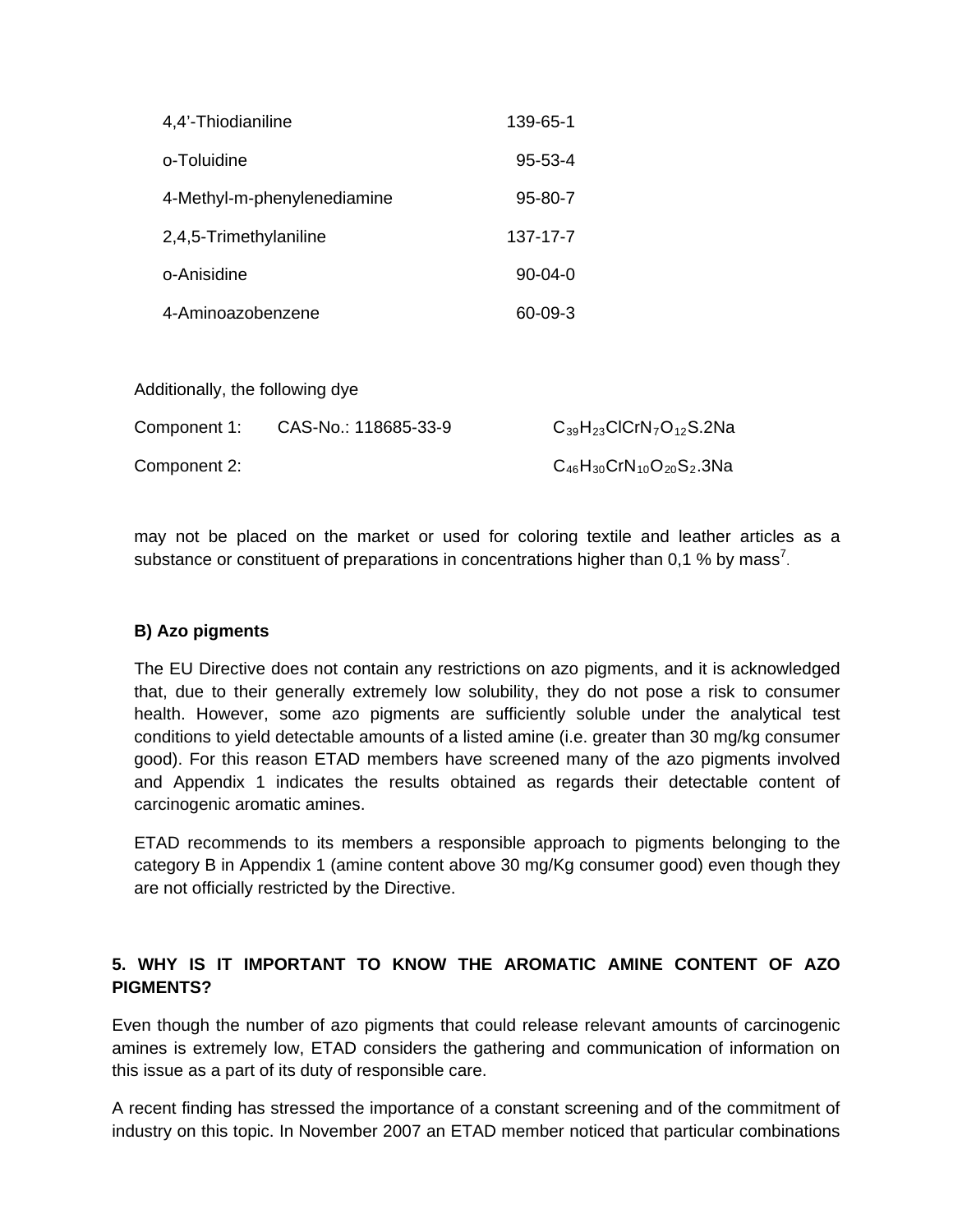of Pigment Black 7 with Pigment Orange 13 or Pigment Orange 34 release the carcinogenic amine 3,3'-dichlorobenzidine under the conditions of textile printing, whereas the single pigments are known not to undergo the same process. The amount of amine seems to depend on the quality and quantity of the applied Pigment Black 7.

The information was immediately communicated to the clients, to the authorities [among others to the Bundesinstitut für Risikobewertung (BfR)] and to ETAD. Other manufacturers of the pigment combinations also included a warning about the affected application in their SDS.

## **6. WHAT OFFICIAL TEST METHODS ARE AVAILABLE?**

The official analytical methods for textiles and leather reported in the Council Directive<sup>6</sup> are the following:

- CEN ISO/TS 17234:2003: Determination of certain azo colorants in dyed leathers
- EN 14362-1:2003: Textiles Methods for the determination of certain aromatic amines derived from azo colorants — Part 1: Detection of the use of certain azo colorants accessible without extraction
- EN 14362-2:2003: Textiles Methods for the determination of certain aromatic amines derived from azo colorants — Part 2: Detection of the use of certain azo colorants accessible by extracting the fibres

To determine the compliance with the EU Directive it is very important to ensure that an official method is used as many of the more aggressive test conditions applied by some contract laboratories tend to produce false positive results.

## **7. WHAT IS MEANT BY A FALSE POSITIVE RESULT?**

This is simply when a listed amine is detected under the conditions of the analytical test but no banned azo dye or azo pigment is present in the consumer good. The amine is an artifact of the test procedure, resulting from chemical reactions other than azo cleavage. Numerous examples<sup>8</sup> have been reported:

1. Detection of 4-aminobiphenyl from e.g. C.I. Acid Red 1, C.I. Solvent Yellow 7. **The detection of 4-aminobiphenyl should always be treated with suspicion** as no known azo dyes or pigments would form this amine by cleavage of one or more azo bonds.

2. Detection of 4-methoxy-m-phenylenediamine from textiles printed with C.I. Pigment Red 23. C.I. Pigment Red 23 is not restricted under the EU Directive as it would not form a listed amine through azo bond cleavage. Under the test conditions the expected cleavage product, 2 methoxy-5-nitroaniline, is further reduced to 4-methoxy-m-phenylenediamine (a listed amine).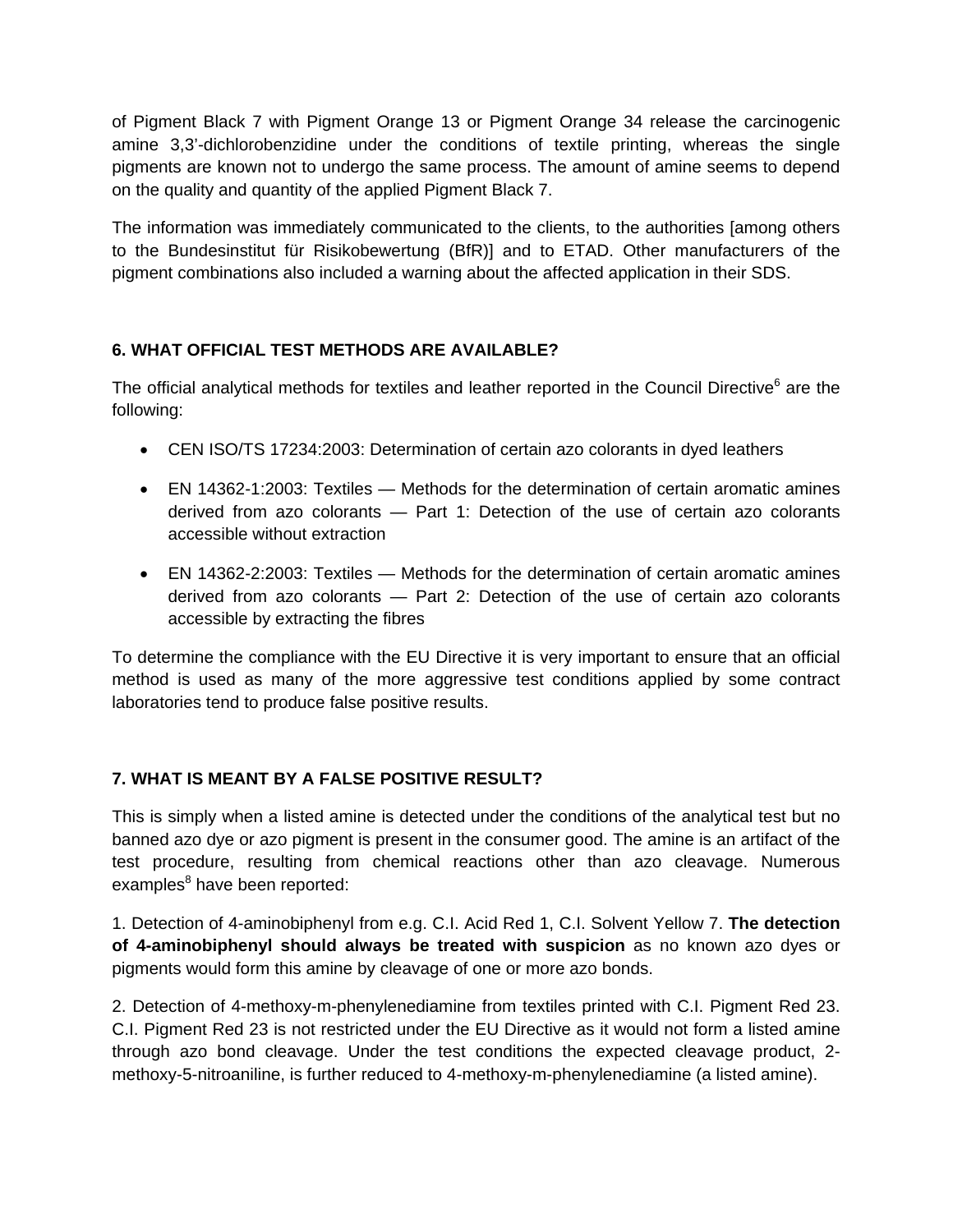Furthermore a study<sup>9</sup> indicates that C.I. Pigment Red 23 does not metabolise to this amine in the presence of intestinal bacteria.

3. Detection of 2-naphthylamine from dyes based on Tobias acid. Although the official method yields smaller amounts of 2-naphthylamine than detected under more aggressive test conditions, the results are false positive as the responsible dyes do not fall within the scope of the EU Directive.

The above mentioned examples of false positive results have been observed with the currently available official methods. It must, however, be acknowledged that these official methods are very much better than the early test procedures. It is not surprising that any indirect analytical procedure of this type, when applied to such a wide variety of dyed or printed substrates, yield some false positive results.

## **8. HOW CAN A RETAILER BEST ENSURE COMPLIANCE?**

Whereas the dye or pigment manufacturer is in a position to know which products are affected by these restrictions, it is the retailer or importer who is responsible for compliance. A textile finisher in Europe must also ensure that he does not use a banned azo compound for the manufacture of a regulated consumer item. The European Directive does not require any analytical testing. If the retailer can ensure by a certification procedure that banned azo colorants are not present, he can avoid substantial analytical costs.

A prudent importer or retailer should:

1. Seek to exclude banned azo colorants from the manufacturing chain by establishing a formal certification procedure with his suppliers. A possible format, developed by agreement of Euratex and ETAD, is illustrated in Appendix 2.

2. Ensure that suppliers of colorants to his manufacturing chain are fully conversant with the current regulatory requirements, and can be relied upon to provide accurate information on their products.

3. Establish a formal system for checking compliance by testing an appropriate sample of affected consumer goods. The extent of this testing can be reduced as confidence is established.

#### **9. WHAT ARE THE OBLIGATIONS OF ETAD MEMBERS?**

ETAD members no longer supply any of the restricted azo dyes for the applications as defined in the Directive 76/769/EEC and reported under paragraph 3 of this Notice.

All ETAD members are aware of the European restrictions and have specifically agreed to provide their customers with reliable information on the regulatory status of their products. Failure to provide correct information would be a serious breach of the ETAD Code of Ethics,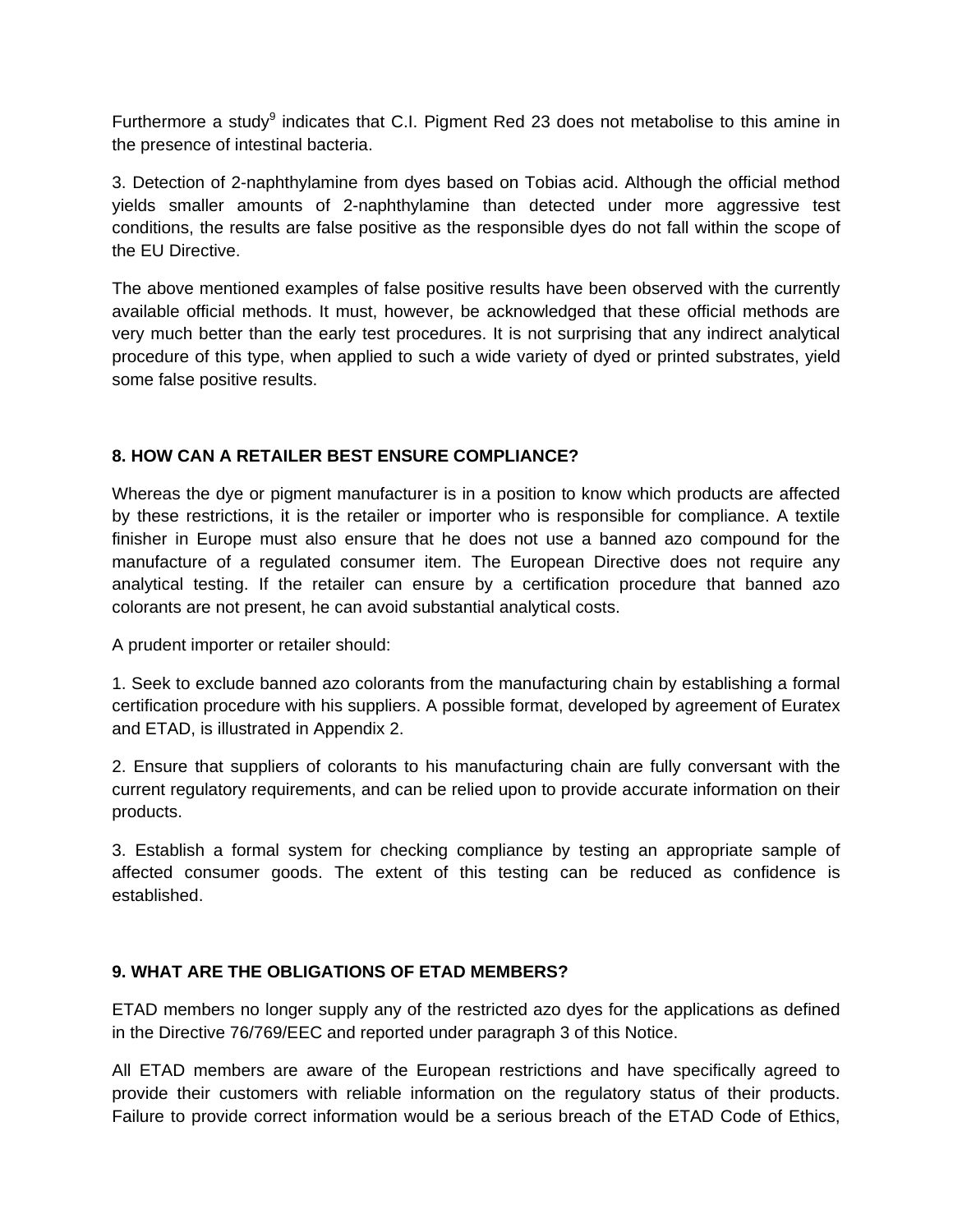which is binding on all members. The list of ETAD members as in January 2008 is given in Appendix 3.

#### **10. REFERENCES**

- 1. ETAD Information Notice No 6 "German Ban of use of certain azo compounds in some consumer goods", November 1995.
- 2. ETAD Information Notice No 6 "German Ban of use of certain azo compounds in some consumer goods", July 1997.
- 3. DIRECTIVE 2002/61/EC OF THE EUROPEAN PARLIAMENT AND OF THE COUNCIL relating to restrictions on the marketing and use of certain dangerous substances and preparations (azo colourants) of 19 July 2002.
- 4. The reference for the information contained in this document is the consolidated version of the Council Directive on the approximation of the laws, regulations and administrative provisions of the Member States relating to restrictions on the marketing and use of certain dangerous substances and preparations, of 27 July 1976 (76/769/EEC), including all amendments and corrections published till January 2008.
- 5. See consolidated version of Consumer Goods Ordinance, Bundesgesetzblatt, 1998, Teil 1 Nr. 1, pp. 5-36.
- 6. Commission Directive 2004/21/EC of 24 February 2004.
- 7. Latest amendment: Commission Directive 2003/3/EC of 6 January 2003.
- 8. Schneider G., "Verwendungsverbot bestimmter Azofarbstoffe für Bedarfsgegenstände: Analytik und Bewertung von Analysenergebnissen", Deutsche Lebensmittel-Rundschau, 93, Heft 3, pp. 69 - 74 (1997).
- 9. Weideli H.J., "C.I. Pigment Red 23 zu Unrecht gebrandmarkt", Farbe + Lack 1998, 104(5), 126.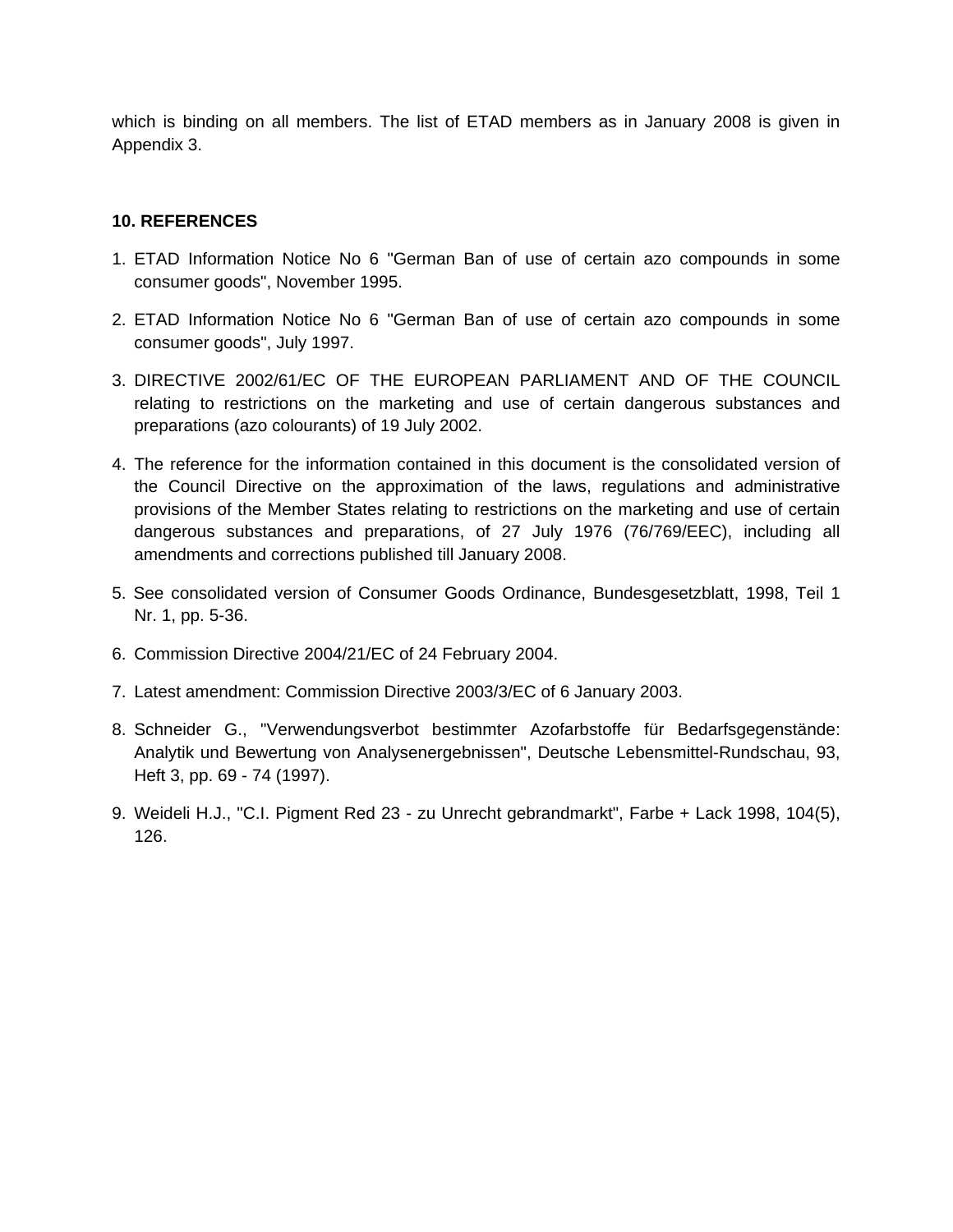## **AZO PIGMENTS CATEGORIZED BY ETAD AS REGARDS THEIR CONTENT IN AROMATIC CARCINOGENIC AMINES**

# **(A) Pigments with C.I Generic Name a)**

| C.I. Name                 | C.I. No.                 | EINECS No.               | CAS No.    | Amine content |
|---------------------------|--------------------------|--------------------------|------------|---------------|
| <b>Pigment Yellow 12</b>  | 21090                    | 228-787-8                | 6358-85-6  | A             |
| <b>Pigment Yellow 13</b>  | 21100                    | 225-822-9                | 5102-83-0  | A             |
| <b>Pigment Yellow 14</b>  | 21095                    | 226-789-3                | 5468-75-7  | A             |
| <b>Pigment Yellow 14</b>  | $\overline{\phantom{a}}$ | $\overline{\phantom{a}}$ | 7621-06-9  | A             |
| <b>Pigment Yellow 17</b>  | 21105                    | 224-867-1                | 4531-49-1  | A             |
| Pigment Yellow 49         | 11765                    | 220-802-6                | 2904-04-3  | $\mathsf C$   |
| <b>Pigment Yellow 55</b>  | 21096                    | 228-771-0                | 6358-37-8  | A             |
| Pigment Yellow 63         |                          | 238-611-1                | 14569-54-1 | $\mathsf C$   |
| <b>Pigment Yellow 83</b>  | 21108                    | 226-939-8                | 5567-15-7  | A             |
| <b>Pigment Yellow 87</b>  | 21107:1                  | 239-160-3                | 15110-84-6 | $\mathsf{C}$  |
| Pigment Yellow 114        | 21092                    | 271-879-8                | 68610-87-7 | $\mathsf{C}$  |
| <b>Pigment Yellow 121</b> | See Pigment Yellow 63    |                          |            |               |
| <b>Pigment Yellow 124</b> | 21107                    | 267-243-4                | 67828-22-2 | $\mathsf C$   |
| Pigment Yellow 126        | 21101                    | 290-823-3                | 90268-23-8 | A             |
| Pigment Yellow 127        | 21102                    | 271-878-2                | 68610-86-6 | A             |
| Pigment Yellow 152        | 21111                    | 250-799-7                | 31775-20-9 | C             |
| Pigment Yellow 170        | 21104                    | 250-797-6                | 31775-16-3 | C             |
| <b>Pigment Yellow 171</b> | $\overline{\phantom{a}}$ | $\overline{\phantom{a}}$ | 53815-04-6 | $\mathsf C$   |
| <b>Pigment Yellow 172</b> | 21109                    |                          | 76233-80-2 | $\mathsf C$   |
| <b>Pigment Yellow 174</b> | 21098                    | 279-017-2                | 78952-72-4 | A             |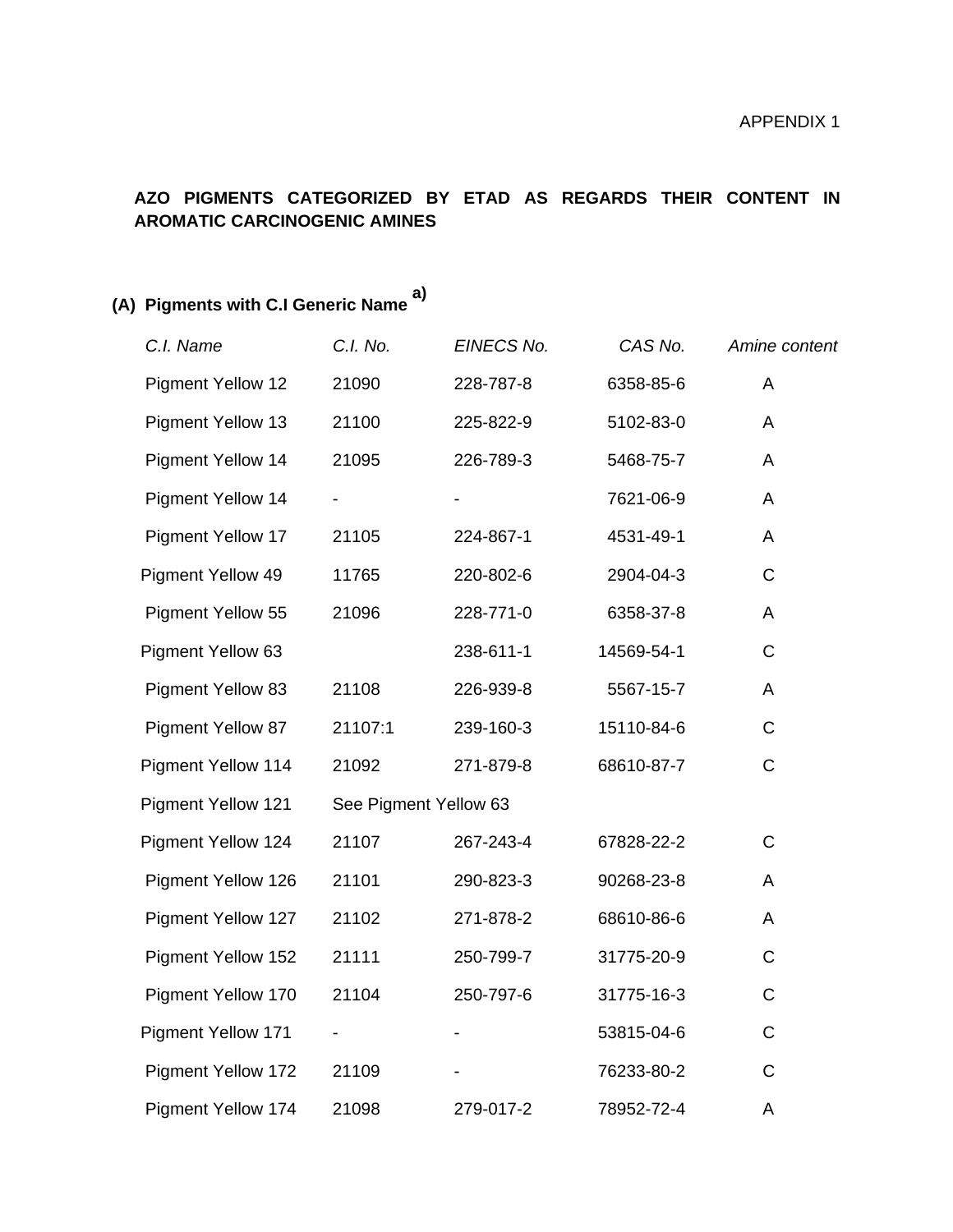| <b>Pigment Yellow 176</b> | 21103                 | 290-824-9 | 90268-24-9 | A            |
|---------------------------|-----------------------|-----------|------------|--------------|
| <b>Pigment Orange 3</b>   | 12105                 |           | 6410-15-7  | C            |
| <b>Pigment Orange 13</b>  | 21110                 | 222-530-3 | 3520-72-7  | A            |
| Pigment Orange 14         | 21165                 | 229-920-2 | 6837-37-2  | C            |
| Pigment Orange 15         | 21130                 | 228-789-9 | 6358-88-9  | C            |
| Pigment Orange 16         | 21160                 | 229-388-1 | 6505-28-8  | A            |
| Pigment Orange 34         | 21115                 | 239-898-6 | 15793-73-4 | A            |
| Pigment Orange 35         | See Pigment Orange 34 |           |            |              |
| Pigment Orange 37         | See Pigment Orange 34 |           |            |              |
| Pigment Orange 44         | 21162                 | 241-469-3 | 17453-73-5 | $\mathsf{C}$ |
| Pigment Orange 63         |                       |           | 76233-79-9 | $\mathsf C$  |
| Pigment Red 7             | 12420                 | 229-315-3 | 6471-51-8  | $\mathsf C$  |
| <b>Pigment Red 8</b>      | 12335                 | 229-100-4 | 6410-30-6  | B            |
| Pigment Red 17            | 12390                 | 229-681-4 | 6655-84-1  | C            |
| Pigment Red 22            | 12315                 | 229-245-3 | 6448-95-9  | B            |
| Pigment Red 37            | 21205                 | 229-986-2 | 6883-91-6  | C            |
| Pigment Red 38            | 21120                 | 228-788-3 | 6358-87-8  | B            |
| Pigment Red 41            | 21200                 | 229-389-7 | 6505-29-9  | C            |
| Pigment Red 42            | 21210                 | 228-790-4 | 6358-90-3  | С            |
| Pigment Red 114           | 12351                 | 228-774-7 | 6358-47-0  | C            |
| Pigment Blue 25           | 21180                 | 233-354-1 | 10127-03-4 | C            |
| Pigment Blue 26           | 21185                 | 226-614-0 | 5437-88-7  | $\mathsf C$  |
| Pigment Green 10          | 12775                 | 262-934-7 | 61725-51-7 | C            |

## **N:B: there are no registered manufacturers of these pigments**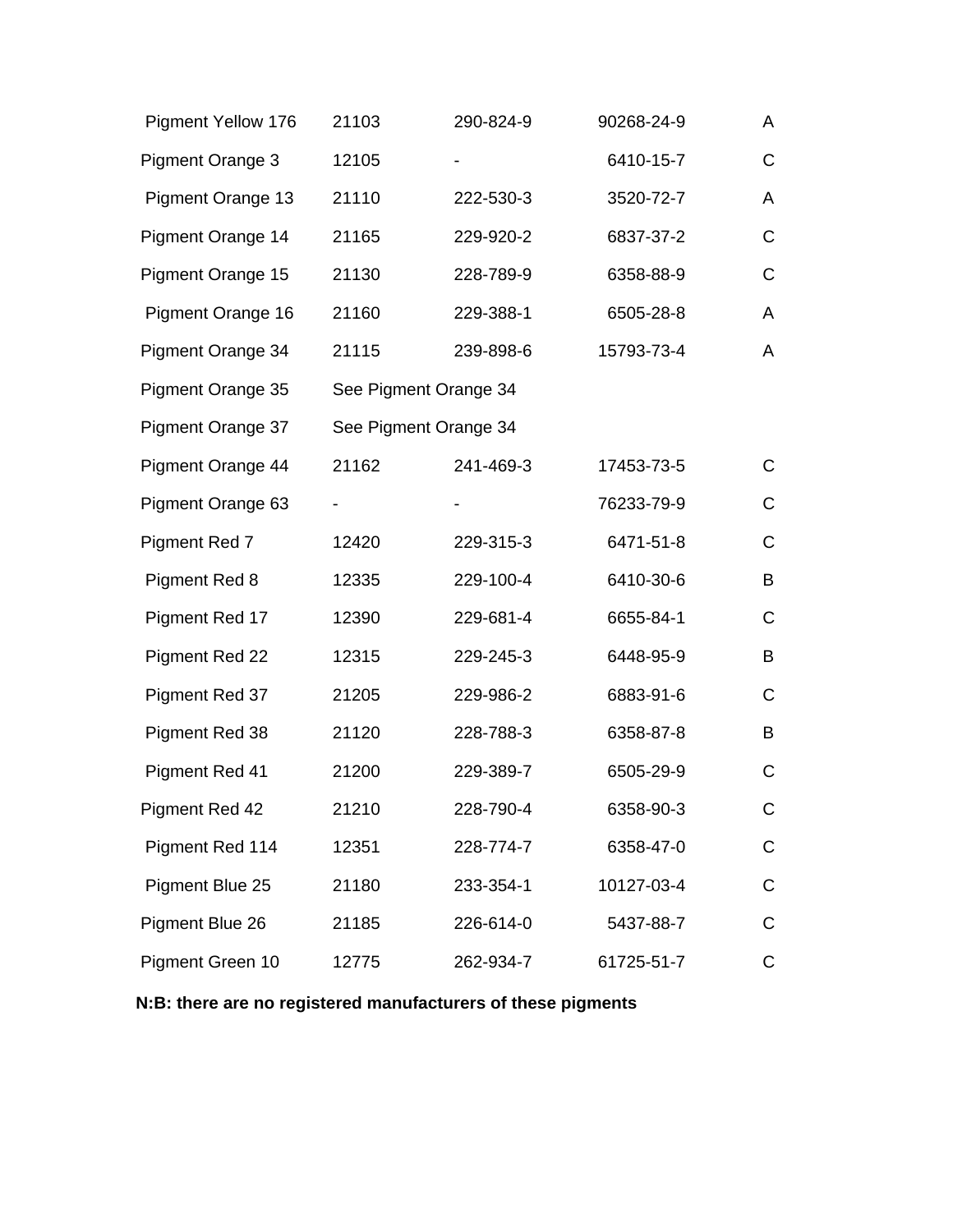**(B) Pigments without C.I. Generic Name a)**

| EINECS No.               | CAS No      | Amine content |
|--------------------------|-------------|---------------|
| -                        | 171091-00-2 | $\mathsf C$   |
| $\overline{\phantom{a}}$ | 169873-88-5 | $\mathsf C$   |
| $\overline{\phantom{a}}$ | 169873-87-4 | $\mathsf C$   |
| $\overline{\phantom{a}}$ | 169798-13-4 | $\mathsf C$   |
| $\overline{\phantom{a}}$ | 169798-12-3 | $\mathbf C$   |
| $\overline{\phantom{a}}$ | 169798-08-7 | $\mathsf C$   |
| $\overline{\phantom{a}}$ | 169873-87-4 | $\mathsf C$   |
| $\overline{\phantom{a}}$ | 160611-26-7 | $\mathsf C$   |
| $\overline{\phantom{a}}$ | 124236-34-6 | $\mathsf C$   |
| $\overline{\phantom{a}}$ | 103621-95-0 | $\mathsf C$   |
| $\blacksquare$           | 103621-93-8 | $\mathsf{C}$  |
| -                        | 103621-94-9 | $\mathsf{C}$  |
| 304-380-1                | 94249-03-3  | $\mathbf C$   |
| 300-272-3                | 93924-77-7  | $\mathbf C$   |
| 288-428-6                | 85721-17-1  | C             |
| 280-397-7                | 83399-84-2  | $\mathsf{C}$  |
| 279-221-1                | 79665-33-1  | $\mathsf C$   |
|                          | 78952-70-2  | C             |
|                          | 78245-94-0  | $\mathsf C$   |
|                          | 76822-91-8  | $\mathsf C$   |
| 276-461-9                | 72207-62-6  | $\mathsf C$   |
|                          | 71130-18-2  | C             |
| 272-732-0                | 68910-13-4  | $\mathsf C$   |
| 255-508-7                | 41709-76-6  | $\mathsf C$   |
| 250-798-1                | 31775-17-4  | C             |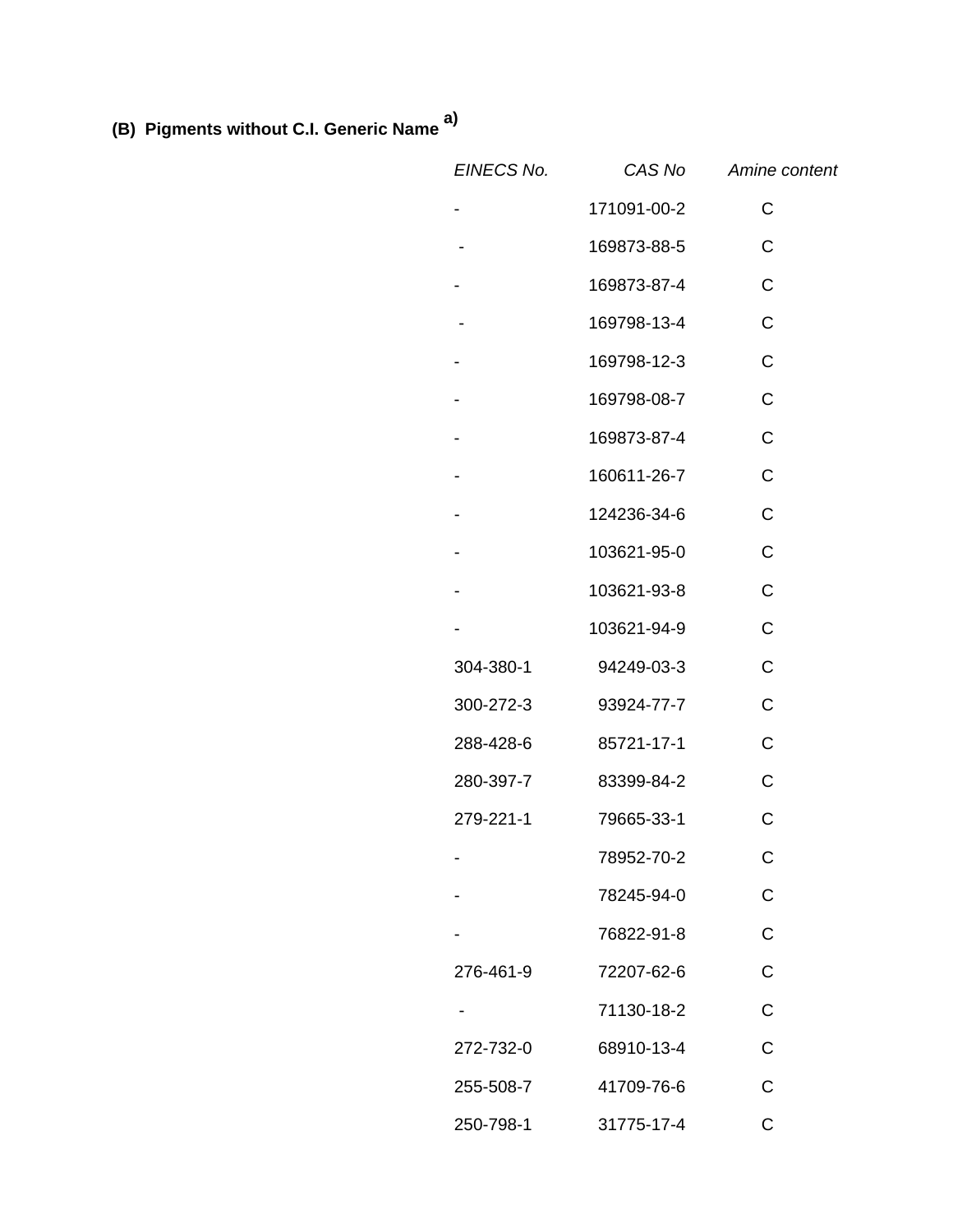- 30496-22-1 C
- 26841-50-9 C
	- 5629-79-8 C

**Key:** A = amine content  $^{b)}$  below the 30 mg/kg  $^{a)}$ 

 $B =$  amine content <sup>b)</sup> above the 30 mg/kg <sup>a)</sup>

 $C =$  test data not available

a) the listed pigments and the carcinogenic amine limits are based on the requirements of the now superseded 5<sup>th</sup> amendment to the German Ordinance and are only reported as information.

b) only the carcinogenic aromatic amines listed in Table 1 are considered.

### **Important explanatory notes**

This appendix indicates the carcinogenic amine content of azo pigments which, even though not directly addressed in the Directive text, are sufficiently soluble to be included in the mentioned concentration range. The reported information is based on the results of tests conducted by ETAD members.

The aim of this appendix is to promote information by downstream processors about the range of pigments they may use for certain consumer goods to be marketed in Europe. As the quality of pigments varies between suppliers all downstream processors are advised to obtain a certification of compliance from their pigment suppliers.

For many of the pigments listed the amine content is unknown as no test data have been made available. The absence of test data may indicate that the pigment is not sold by ETAD members, or is not used to manufacture affected consumer goods.

Although efforts have been made to achieve completeness, other non-listed pigments could be in use, especially in non-EU countries. No pigments are included which have not been assigned a CAS No.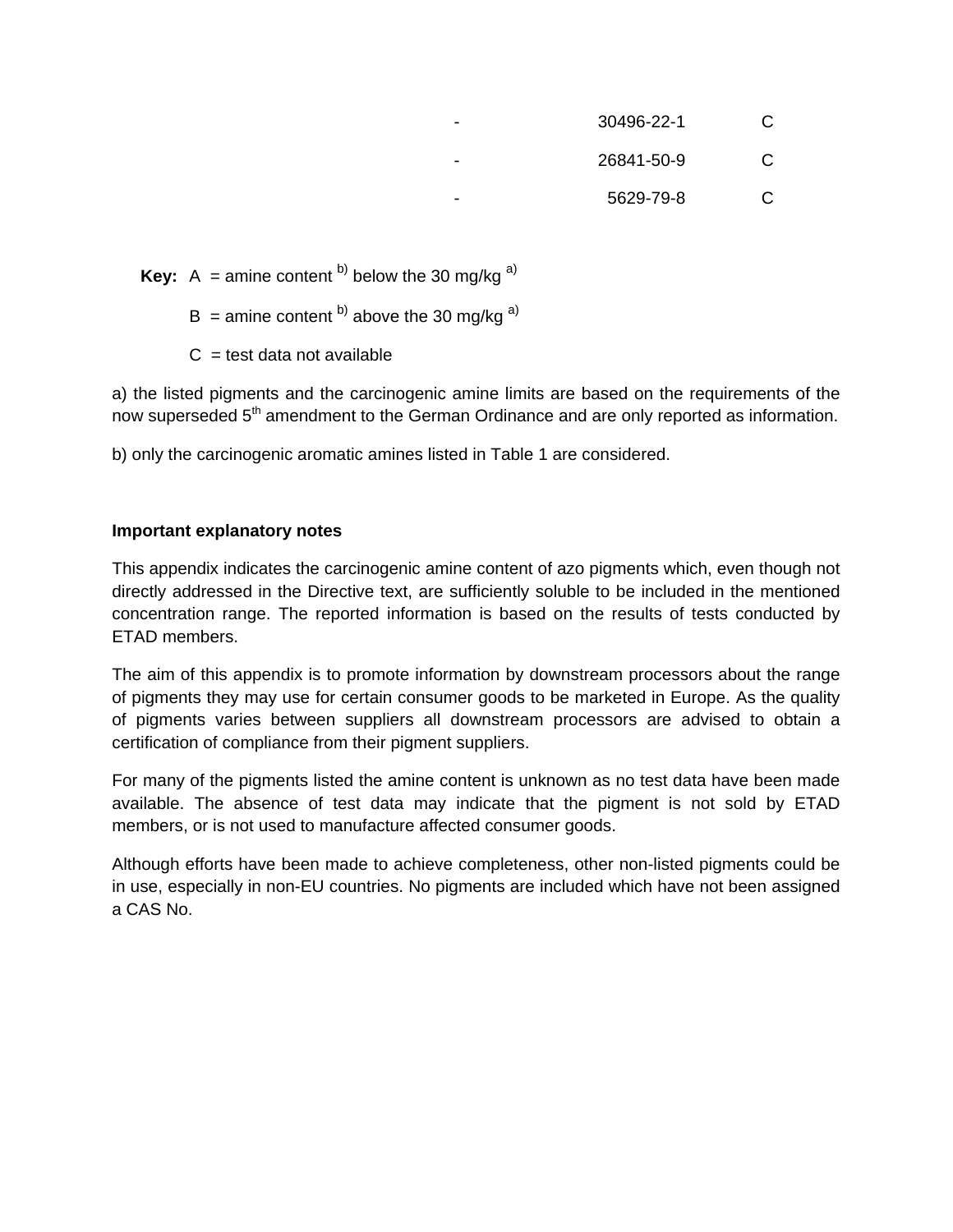## **MODEL DECLARATION OF COMPLIANCE WITH** THE COUNCIL DIRECTIVE 76/769/EEC **AS REGARDS AZO COLORANTS**

The undersigned, duly authorised representative of (name of dye / pigment supplier)

hereby certifies that the textile dyes or pigments listed below, which have been supplied to (name of textile dyeing and finishing company)  $\Omega$  ,  $\Omega$  ,  $\Omega$  ,  $\Omega$  ,  $\Omega$  ,  $\Omega$  ,  $\Omega$  ,  $\Omega$  ,  $\Omega$  ,  $\Omega$  ,  $\Omega$  ,  $\Omega$  ,  $\Omega$  ,  $\Omega$  ,  $\Omega$  ,  $\Omega$  ,  $\Omega$  ,  $\Omega$  ,  $\Omega$  ,  $\Omega$  ,  $\Omega$  ,  $\Omega$  ,  $\Omega$  ,  $\Omega$  ,  $\Omega$  ,  $\Omega$  ,  $\Omega$  ,  $\Omega$  ,  $\Omega$  ,  $\Omega$  ,  $\Omega$  ,  $\Omega$ are not restricted under the Council Directive 76/769/EEC List of dyes or pigments (state "all" or specify): The undersigned further certifies that the following dyes or pigments supplied on the date and to the company described above are restricted under the Council Directive 76/769/EEC referred to above: List of azo dyes or azo pigments (state "none" or specify): This company is / is not a member of ETAD (delete as appropriate). Place: Name: Date: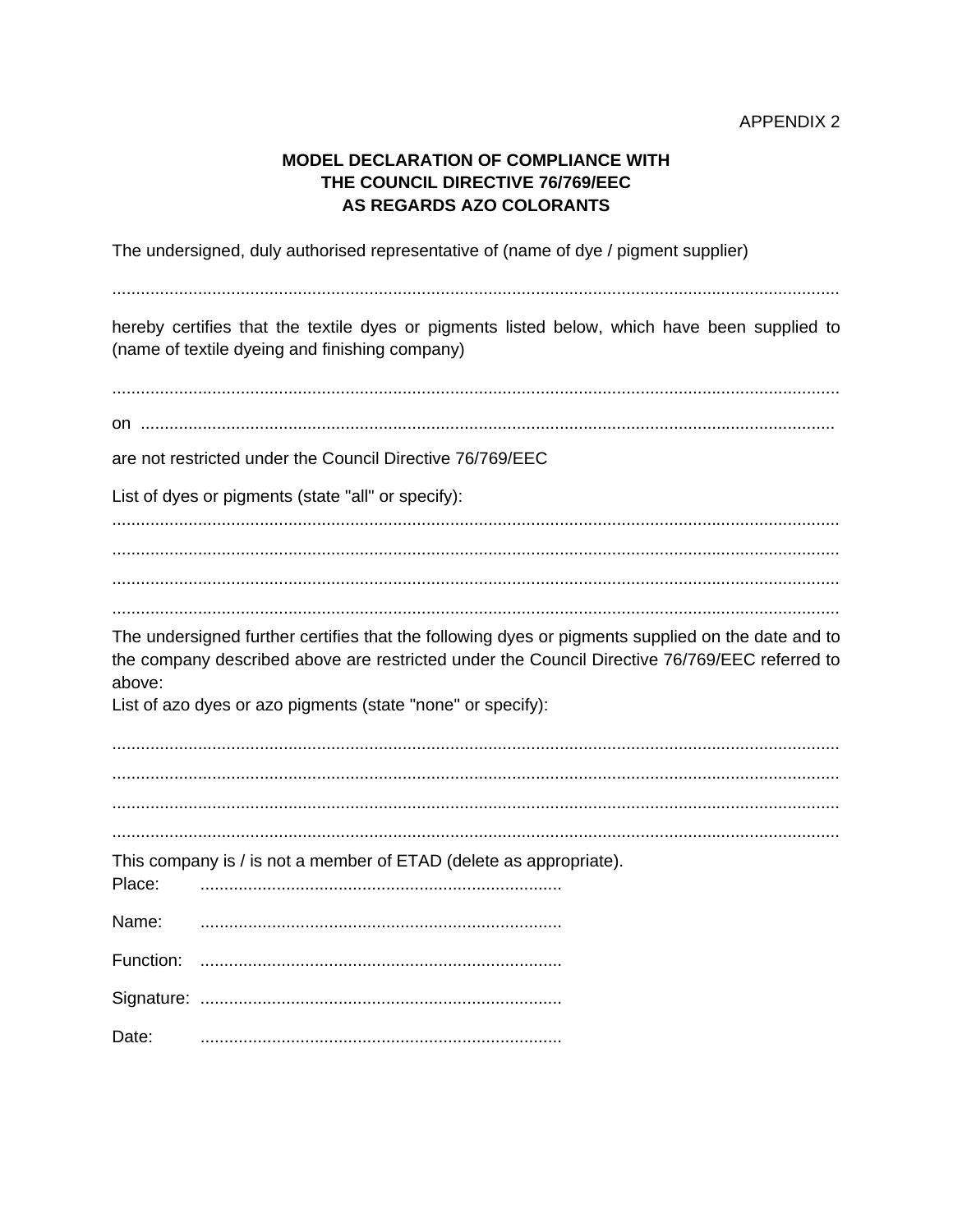#### **LIST OF ETAD MEMBERS (effective January, 2008)**

Albion Colours Ltd. ATUL Limited BASF AG BEZEMA AG Cappelle Pigments n.v. Ciba Specialty Chemicals Inc. Clariant Products ( Switzerland ) Ltd. Colourtex Industries Pvt. Ltd. Dainichiseika Dainippon Ink & Chemicals, Inc. DyStar Textilfarben GmbH EC Pigments Everlight Chem. Ind. Corp. Farbchemie Braun KG Francolor Pigments SA FUJIFILM Imaging Colorants Limited Heubach GmbH Hodogaya Chemical Co. Ltd. Huntsman Advanced Materials Jay Chemical Industries Ltd. Jiangsu Taifeng Chemical Industrial Co., Ltd. Kemira Germany GmbH Kyung-In Synthetic Corporation M. Dohmen GmbH